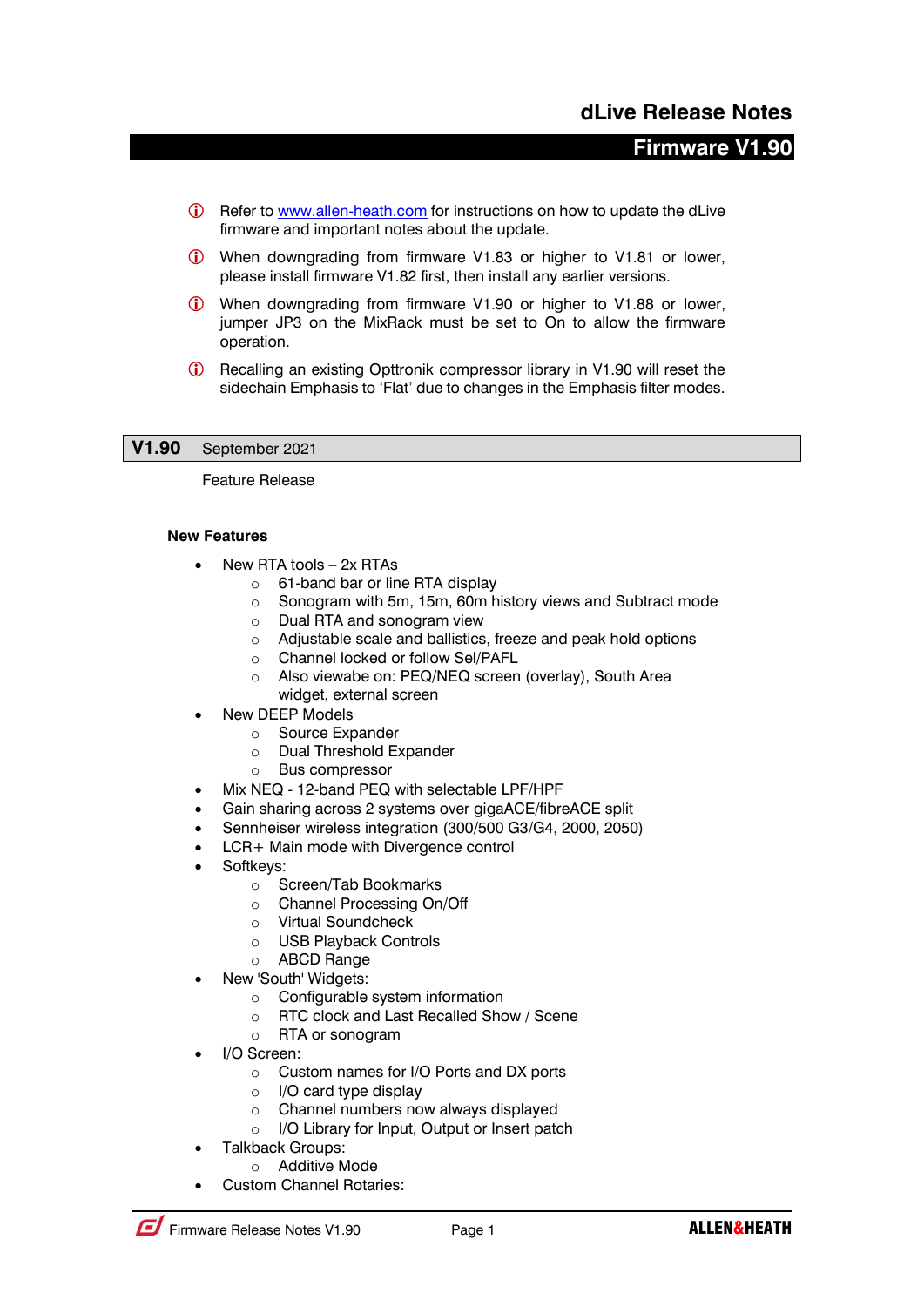- o Stereo Width
- o Front/Rear Pan
- o Divergence
- o LPF
	- o Gate Threshold and Depth
- DCA Spills:
	- o DCA Fader Persist option
	- o Freeze In Layers option
- Director:
	- o Firmware update via Director
	- o Suppress IP controller connections when Offline
	- o Reset Touchscreen size
	- o Catalina and Big Sur support
- Scenes:
	- o Power-up MixRack Scene
	- o Improved indication of Last Recalled Scene in Scene screen
	- o Surface Scene pointer persistent after restart
- Shows:
	- o Copy all shows to USB option
- Bank View:
	- o Digital Trim visible
	- o Gang membership visible
- PEQ:
	- o Filter types now on 3 separate buttons
- Apps:
	- o Access to new expander and RTA tools
	- o V1.8 compatibility mode
- Opttronik "Model B":
	- o Additional model for another flavour of the classic optical compressor
	- o New Emphasis control modes
- De-Esser:
	- o New filter modes
	- Diagnostics:
		- o Manual and Auto Diagnostic modes
- Security:
	- o HTTP access on / off
- MIDI/TCP:
	- o On / Off / Secure Modes
	- o GET messages
	- o Added commands for PEQ, HPF, Group Assign
- Source Selector:
	- o Off option added
- IP Controllers:
	- o IP Controller lock when Surface locked
- Support of latest GX4816 hardware following component changes.

| ID7046 | Improved accuracy of Real Time Clock. |
|--------|---------------------------------------|
|        |                                       |

- ID7025 Improved SRC interpolation for Dante and Waves I/O cards.
- ID6380 SIP Softkey would not work in Director.
- ID6549 Soft rotaries would not display MCA adjusted send values over  $+10dB.$
- ID7221 'Listen' overlay would sometimes display incorrectly when controlled by another device.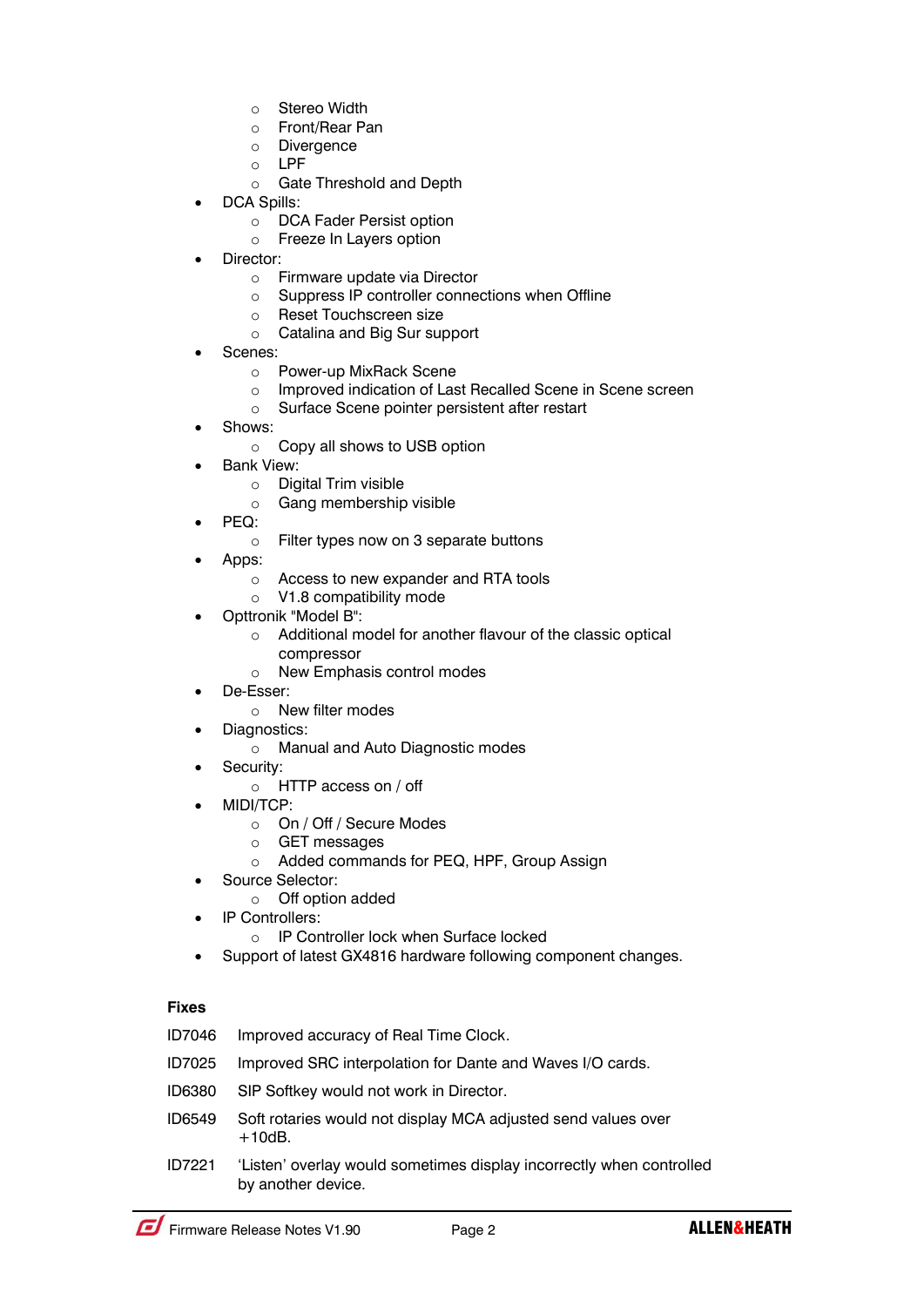- ID6800 Changing LR fader combined / individual setting would sometimes generate errors in the logs.
- ID6997, 6993, 5172 Several bugs related to IP Controller Advanced and Quick Setup.
- ID6946 Patching certain I/O with a Surface connected over the Network socket would sometimes cause the software to crash.
- ID6767 PEQ full range option was missing for FX return channels.
- ID6858 Solo-in-Place selection would clear after Director connection.
- ID6929, 6865 Several bugs related to Soft Rotary widget area.
- ID6977 A bus configuration change could sometimes cause the USB recording patch to display 'unused'.
- ID6373, 6984 Embedded Recall could not target a GLD or Avantis mixer.
- ID6779, 7030, 6975 Several bugs related to Scene Updates.
- ID7031 DX012 status was not displayed correctly in the Home screen.
- ID5668 Fixes inconsistencies in DX expander gain control when connected over a DX Link card.
- ID6913 Certain DX32 + DX Hub configurations would cause the touchscreen to freeze.
- ID6841 LCR option would not appear in Director for 5.1 Main mode routing.
- ID6943 Assigning multiple DCAs to an Input could cause audio artefacts to the Input Direct Out.
- ID2535, 6861 Several bugs related to incorrect South Area widget visualization.
- ID6895 Show memory menu would not scroll when more than 250 Shows were stored.

### **Known Issues**

- ID6928 Connection of a ME personal mixing system to the DX2 socket on GX4816 is not supported.
- ID6623 PAFL delay is reset after a Mixer Config change.

### **V1.88** June 2021

Maintenance Release

### **Fixes**

- ID7007 Custom Control Layouts could show invalid controls after a firmware update or Mixer Config change.
- ID6999 Support of latest DX168 hardware following component changes.

# **V1.87** January 2021

Maintenance Release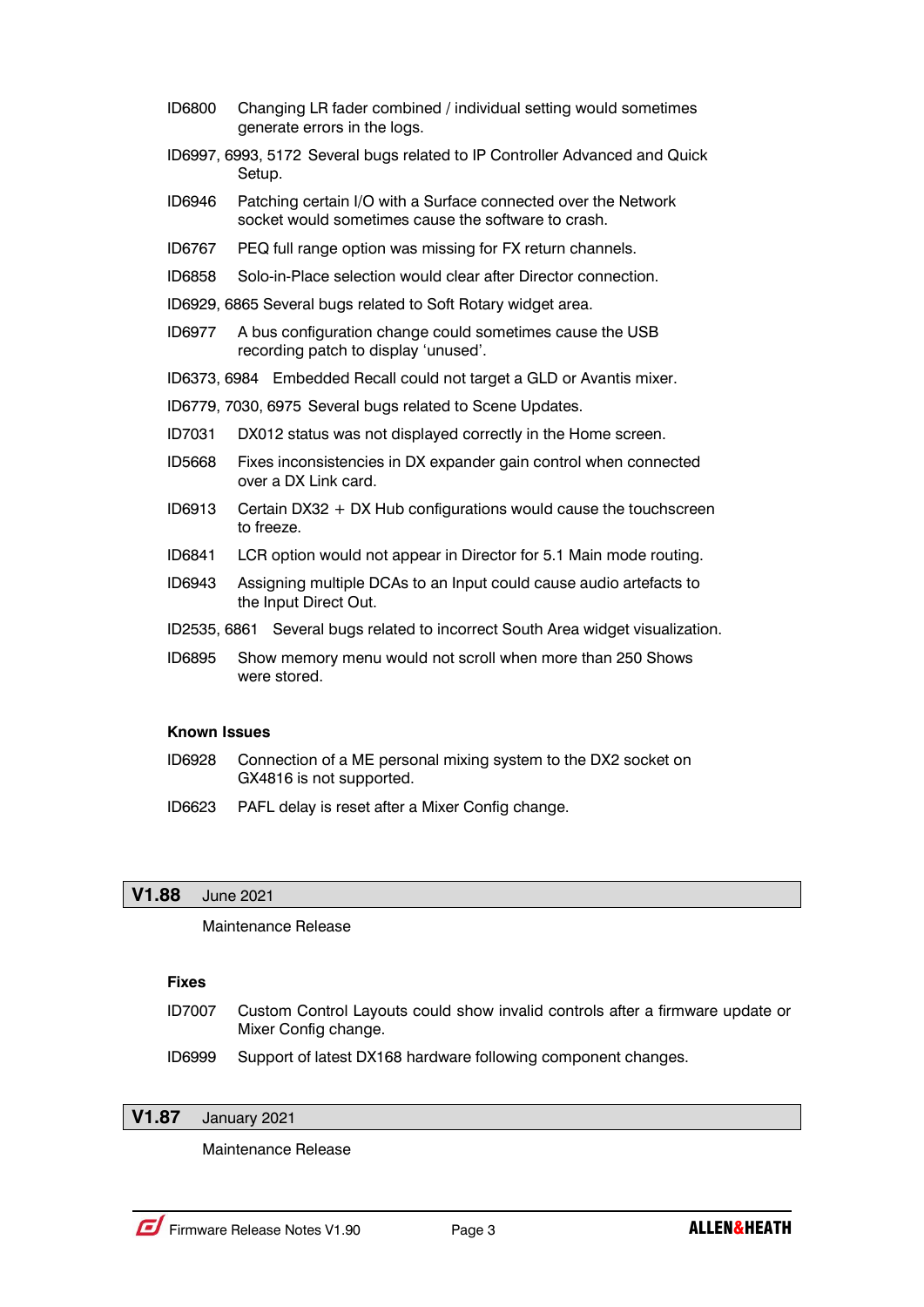### **Fixes**

ID6559 Improved memory usage on consoles in use for extended periods of time.

IPC-20 Incorrect IP controller configuration could cause Surface to freeze intermittently.

ID6935 Fixes inconsistencies in GX4816 gain control.

### **V1.86** September 2020

Maintenance Release

#### **New Features**

- Support of GX4816 via gigaACE card.
- Support of latest revisions of Shure Axient Digital, QLX-D and ULX-D hardware.

#### **Fixes**

ID6909 Preamp controls were erroneously displayed for digital AES cards fitted in a DX32 and connected over a DX Hub.

# **V1.85** April 2020

Maintenance Release

### **Fixes**

| ID6616 The firmware update process could sometimes fail to connect to the MixRack. |  |  |  |
|------------------------------------------------------------------------------------|--|--|--|
|                                                                                    |  |  |  |

- ID6807 In rare circumstances, the Event Log could cause the Surface to disconnect and require a MixRack restart.
- ID6836 Improved power management of C1500 Surfaces.
- ID6837 Fader replacement parts with a different firmware version could cause issues.
- ID6841 The LCR option for the 5.1 mains mode would not appear in Director.

# **V1.84** December 2019

Maintenance Release

#### **Improvements**

New fader calibration mode.

- ID6757 Multiple fast scene recalls could result in erroneous control of DT expander preamps.
- ID6760 Saving a Show with unassigned I/O Port preamps could result in an incorrect preamp gain reading and incorrect preamp gain value (+5dB) on re-assignment of the inputs.
- ID6777 ME-U channels names could populate slowly, or not appear, when multiple DX expanders are connected to DX sockets on the Surface or MixRack.
- IPC-16 Support for PoE+ allocation via LLDP stopped working in V1.80.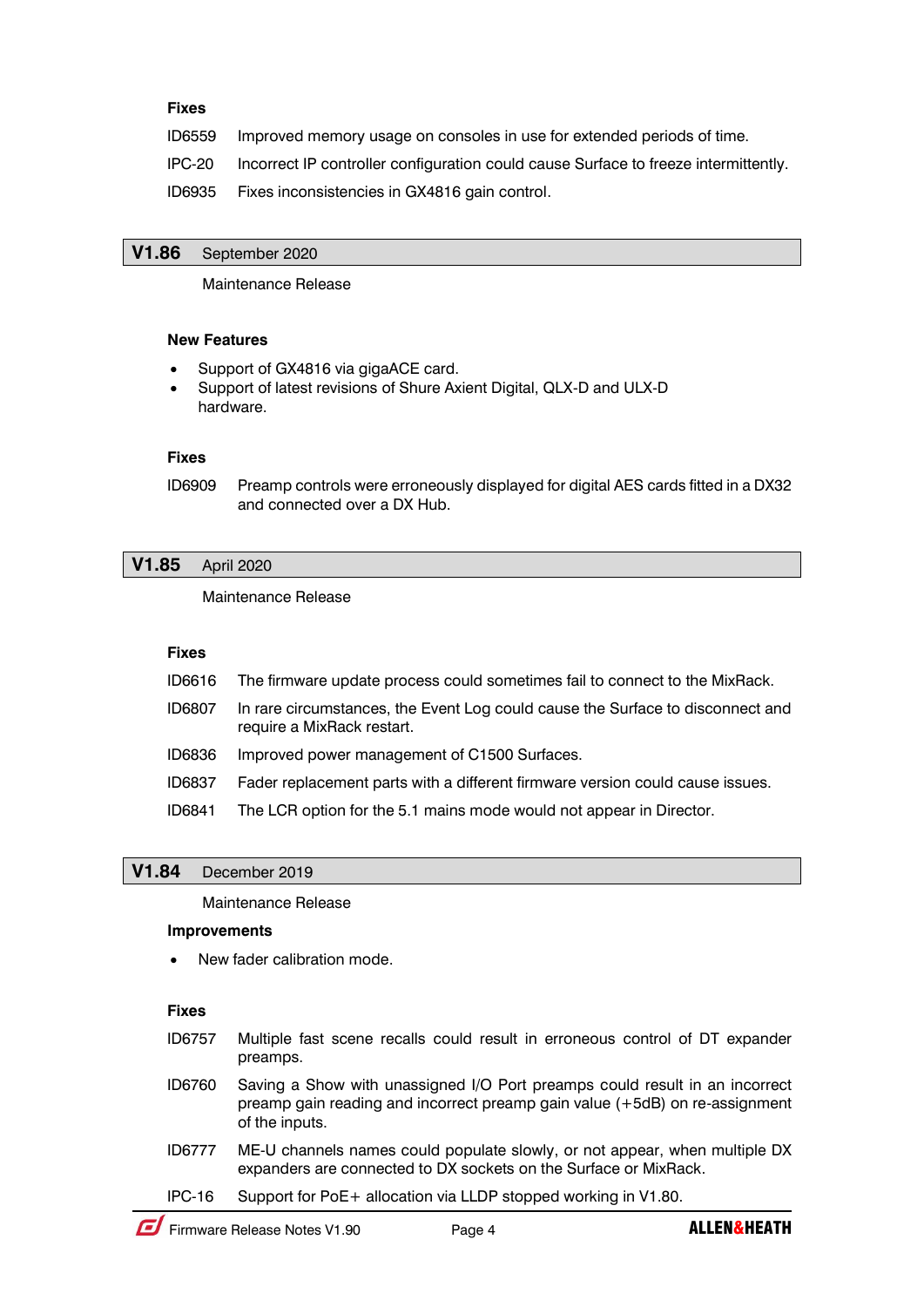# **V1.83** September 2019

Maintenance Release

Kernel image for firmware upgrade purposes.

# **Fixes**

- ID4006 In rare circumstances the touchscreen could freeze.
- ID6202 DCA Mix on Softkey LED could stop working after show recall.
- ID6696 FX Return PEQ became range limited in 1.80.
- ID6725 Under certain circumstances, a Surface cannot detect a MixRack when DHCP is enabled.
- ID6729 MixRack log files could not be saved to USB when DHCP was enabled.
- ID6754 Scene recall filter could become corrupted after deleting a Scene.

# **V1.82** September 2019

Maintenance Release

Kernel image for firmware downgrade purposes. See note on page 1 of this document for more information.

# **V1.81** June 2019

Maintenance Release

#### **Improvements**

- Talkback Groups: "SoftKey Setup" button added.
- Support for Custom Control.

# **Fixes**

- ID6653 Changing Mixer Config in Virtual Soundcheck mode changes Trim controls to Gain controls.
- ID6658 ABCD patches not visible on I/O page when an unassigned source is selected.
- ID6663 External IP to PAFL Trim value reverts to -24dB on Show recall.
- ID6704 DX expanders could lose audio sync over 3rd party network switches in 1.80
- DID004 In some circumstances, dLive preamp settings would not sync to DT expanders on first connection.

# **Several other minor fixes.**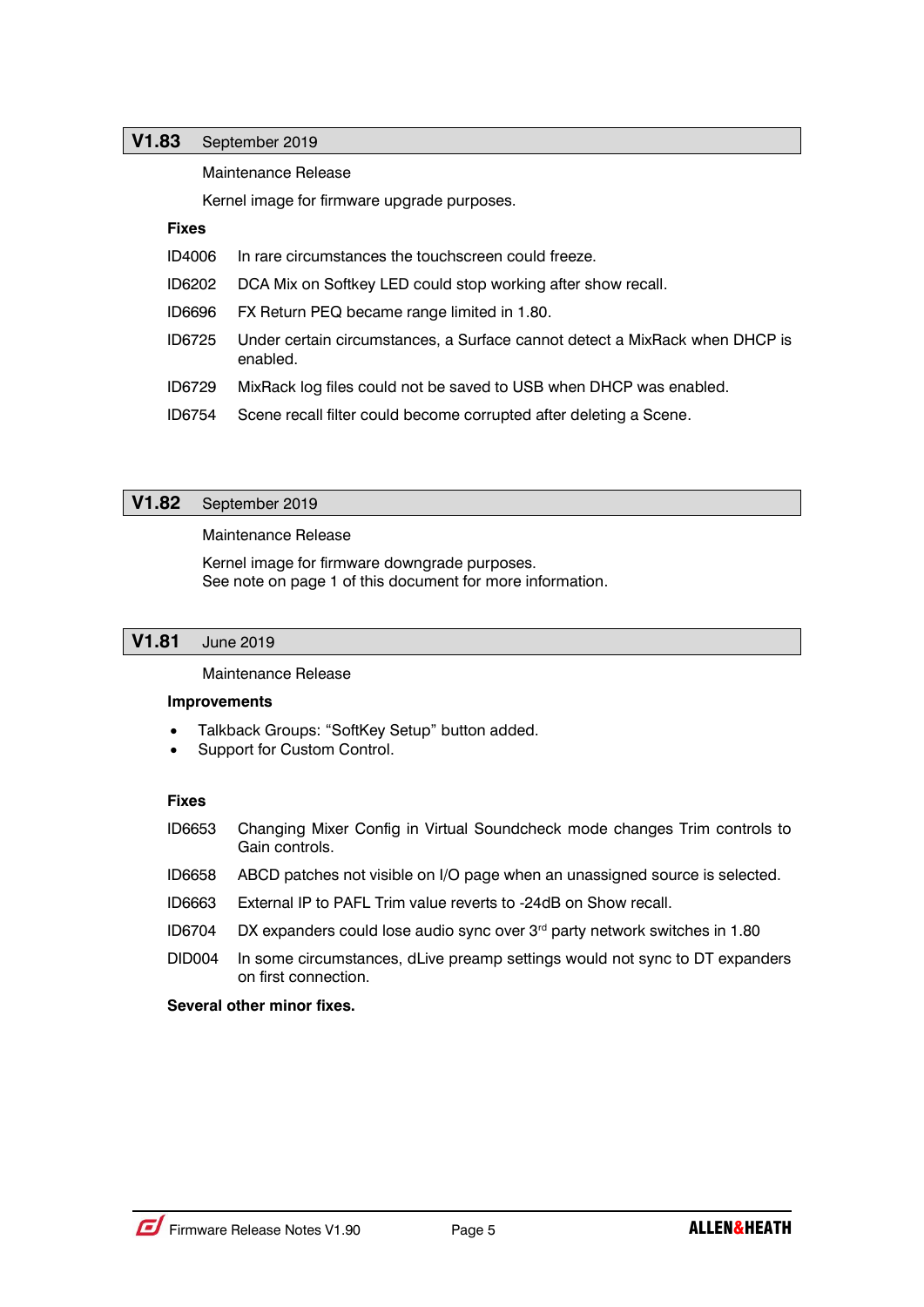# **V1.80** March 2019

### Feature Release

### **New Features**

- MCAs
- A/B/C/D Alternative Inputs
- Talkback Groups
- Solo In Place (SIP)
- New DEEP Compressor: OptTronik
- Support for new hardware:
	- o DX012
		- o DT168
		- o DT164-W
	- o Dante 64x64<br>o Dante 128x1
	- Dante 128x128
	- o PRIME I/O Modules

# **Improvements**

- Bank View: DCA Fader to 0dB button
- Direct Out: Follow All option (post DCA Fader/Mute & Ch Fader/Mute)
- Ext In Page: SigGen and Talkback On/Off buttons
- gigaACE: VLAN compatible (switch dependent)
- Libraries: Library button added to Overview and PEQ pages
- MixPad: Support for new iPad Pro screen resolution
- PAFL Improvements:
	- o Mix To PAFL option
	- o Stereo Mix to PAFL EXT IN is now true stereo
	- o PAFL busses 3-8 now have same options as 1-2
	- o Maximum Delay extended to 682ms
- PEQ: Latching Width option in Setup (C Class Surfaces only)
- Routing page improvements:
	- o Direct Out information
	- o Mute Group assignment
	- o Send level values
- Scene Management: Undo Store
- SigGen: Individually assignable to L and R on stereo mixes
- Sidechain: BPF option
- New Softkey/IP Controller options:
	- o Assign On/Off
		- o Peak Hold Reset

#### **Fixes**

- ID5426 Cascaded DX168 into DX Hub not always reported correctly
- ID6189 Cannot hot plug expander(s) connected to DX1/2 when an expander is connected to DX3
- ID6249 Occasional 1 second delay when recalling scenes with offline IP controller(s) configured
- ID6289 Pans can appear incorrectly in Bank view when in GEQ Fader Flip mode
- ID6308 Panning a mono Group could affect signal of next mono Group

# **Several other minor fixes and improvements.**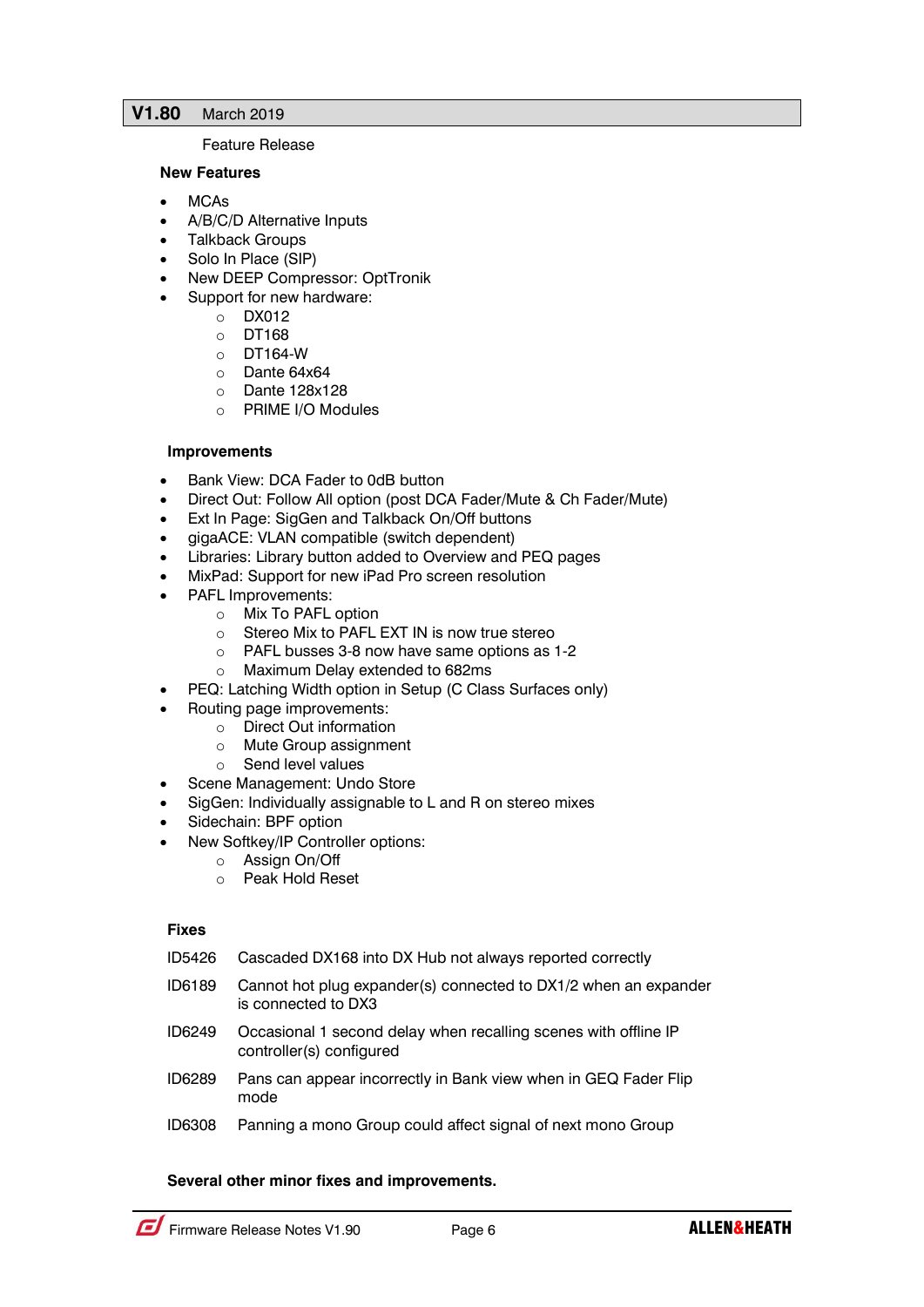Maintenance Release

### **Improvements**

- Shure Integration: Support for the latest revision of ULX-D hardware.
- SoftKeys assigned to the Mute function with Invert mode enabled will now illuminate green.
	- o Shows created in 1.71 or earlier will require the SoftKey Mute Invert function to be re-applied to enable the new functionality.
- Press F11 to show mouse cursor.

### **Fixes**

- ID2821 Under certain circumstances, the MixRack and Surface unit names could display as "Unknown" during a firmware update.
- ID6146 Relative Scene Update could take a long time when updating a large number of scenes.
- ID6284 The FX Library panel could flicker under certain circumstances.
- ID6292 Scene Safes page could fail to show all active safes under specific conditions.

### **Known issues**

- ID5034 When updating firmware in a multi-surface system, firmware should be updated on one Surface at a time with the Surface connected to the main gigaACE socket and all other Surfaces disconnected from the MixRack. Alternatively the Surfaces can be updated whilst disconnected from the MixRack via the Connection Failed / Firmware screen on boot up.
- ID5475 When using a  $3<sup>rd</sup>$  party touchscreen with Director, drag and drop in the Cue list or Scene Import list will sometimes not complete on release and will require a subsequent touch of the screen.
- ID5659 Mix highlighting can sometimes stop working in Director after adjusting the strip layout.
- ID6261 Socket preamp displayed when SQ connected to gigaACE card.

# **V1.71** July 2018

#### Maintenance Release

- SID139 Director could sometimes fail to display all available Shure devices.
- ID5940 The Scene Select function could stop working in the IP1 Simulator.
- ID6055 An IP Controller could control an incorrect Aux master level after a Mix Config change.
- ID6114 In rare circumstances Director could quit unexpectedly during a show recall.
- ID6133 Director main PAFL meters had incorrect scale labels.
- ID6138 Output polarity was not applied when first patching to a DX expander.
- ID6142 IP Controllers would not connect to Director Surface in MixRack only mode.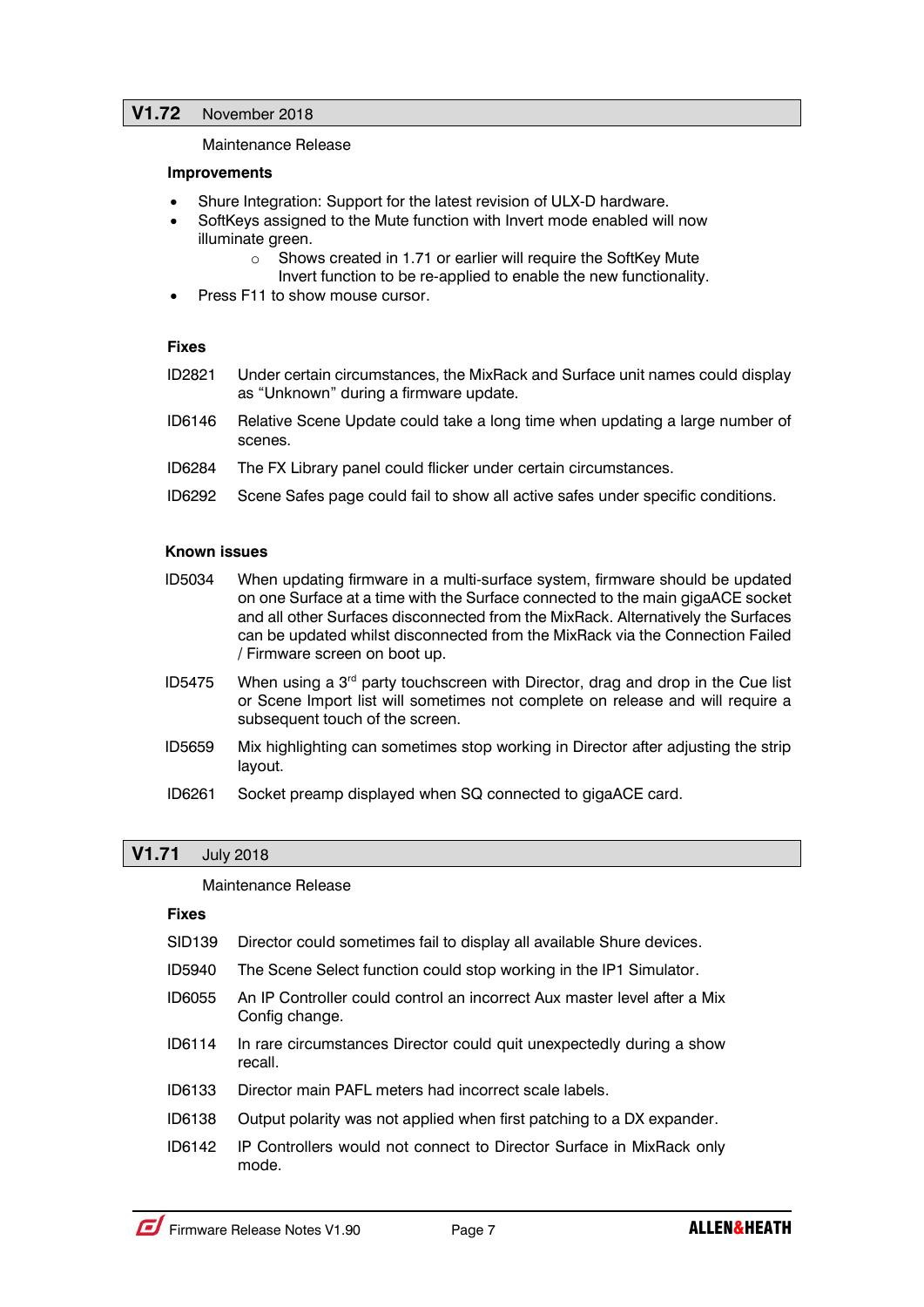# **V1.70** May 2018

### Feature Release

### **New Features**

- Shure wireless integration:
	- o ULX-D
	- o QLX-D
	- o Axient Digital
- Several new routing and patching options:
	- o Input to Matrix routing
	- o Mix busses and PAFL available as Input channel sources
	- o Follow / Invert pan to Mains for Stereo Mix Busses
	- o Mix busses can be patched to PAFL Ext. In
	- o Mix busses and PAFL can be patched to Mix Ext. In
- Custom MIDI on Scene Recall
- MixPad follows User Permissions
	- Support for new hardware:
		- o DX164-W

### **Improvements**

- Meters page and widget (incl. AMM meter) show Mute status
- Shelf option for Compressor and Gate sidechain filters
- Source Selectors can select Aux and Main as inputs
- Source Selectors can output to Matrices
- AMM input metering and PAFL source point now user selectable
- LPF default value is 10kHz
- Bank view is displayed on the Processing Screen when no channel is selected (dual-screen Surface only)
- IP controller faders and rotaries have the option for Audio Taper or a user defined range
- Input preamp Gain and Trim values shown on LCD
- Tap for quick assign of User Meters

# **Fixes**

- ID5179 Input pan to stereo groups doesn't work if no Mains in Mixer Config
- ID5281 Director Stereo channels and mixes not displaying as stereo on LCD
- ID5887 Certain Unicode characters in a file path could prevent Director successfully storing a Show
- ID5888 Director Touch issues with latest MacBook Pro Trackpad
- ID5889 Director "Last Recalled Scene" doesn't reflect MIDI Scene recall

# **Several other minor fixes and improvements.**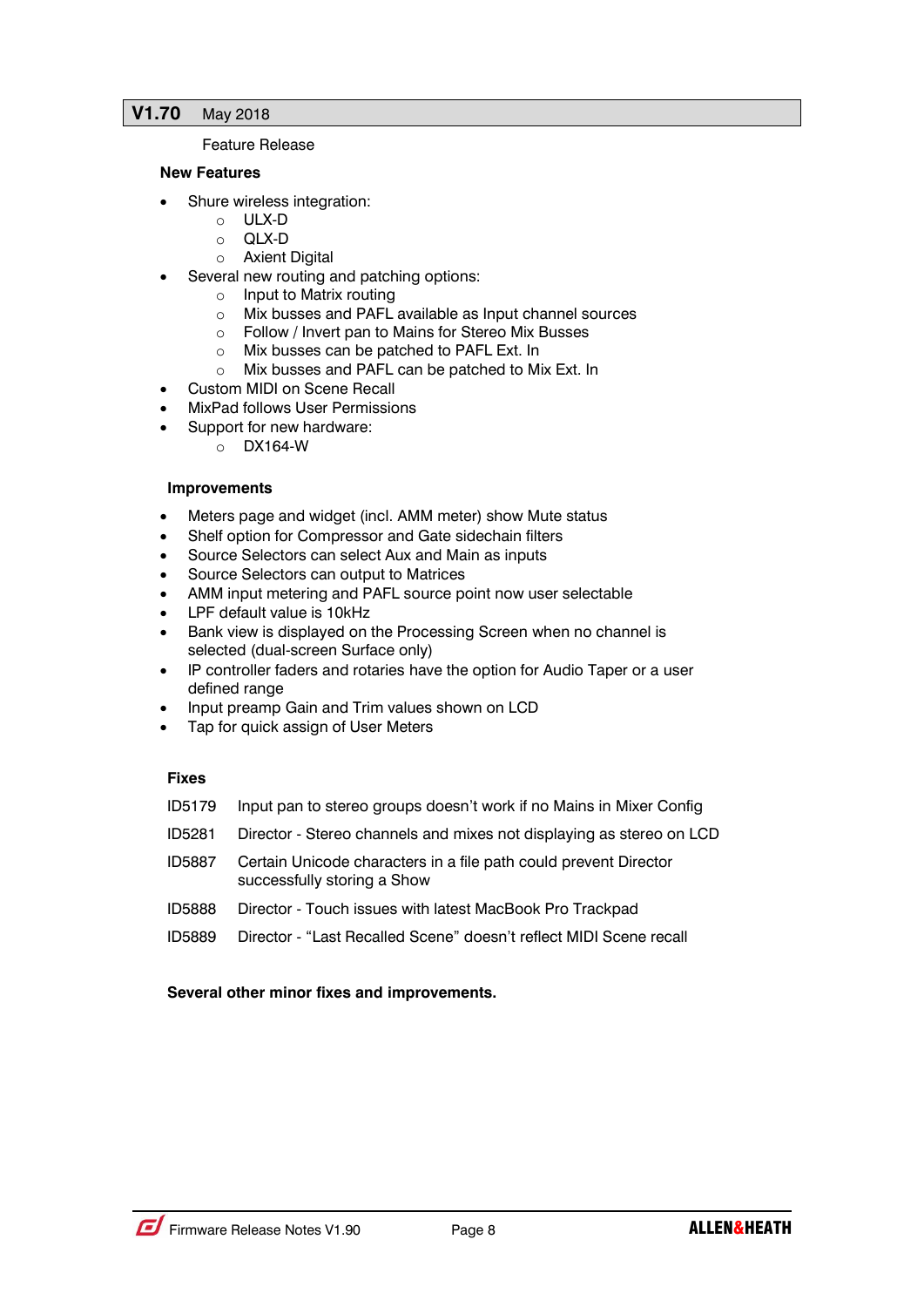Maintenance Release

#### **Improvements**

• MixRack Boot-Up: More robust at low temperatures.

#### **Fixes**

ID5079 In rare circumstances the touchscreen could crash when recalling a specific show or changing mixer configuration.

### **V1.63** February 2018

Maintenance Release

#### **Improvements**

- USB Record/Playback: Increased USB device compatibility.
- superMADI: Ability to accept MADI streams with high levels of jitter.

#### **Fixes**

- ID5814 When a superMADI card is fitted in the MixRack, the touchscreen could crash if an external VGA monitor is connected and displaying the superMADI GUI.
- ID5803 The touchscreen could stop responding if an FX unit input is patched from Direct Output 128
- ID5759 Under certain circumstances the touchscreen could crash when changing users.

# **V1.62** December 2017

Maintenance Release

#### **Improvements**

dB values added to Send Level soft rotaries in widget area

- ID5759 In rare circumstances the touchscreen could crash when changing User Profiles ID5756 PEQ/Comp swap with INS B assigned results in level change
- ID5748 In some circumstances the touchscreen can crash if a particular FX unit has SEL active & is visible on more than one screen
- ID5729 Virtual Soundcheck: Record Send patching fixes.
- ID5728 Widget area Aux Sends can link together after mixer configuration changes.
- ID5651 Multiple cursor visibility fixes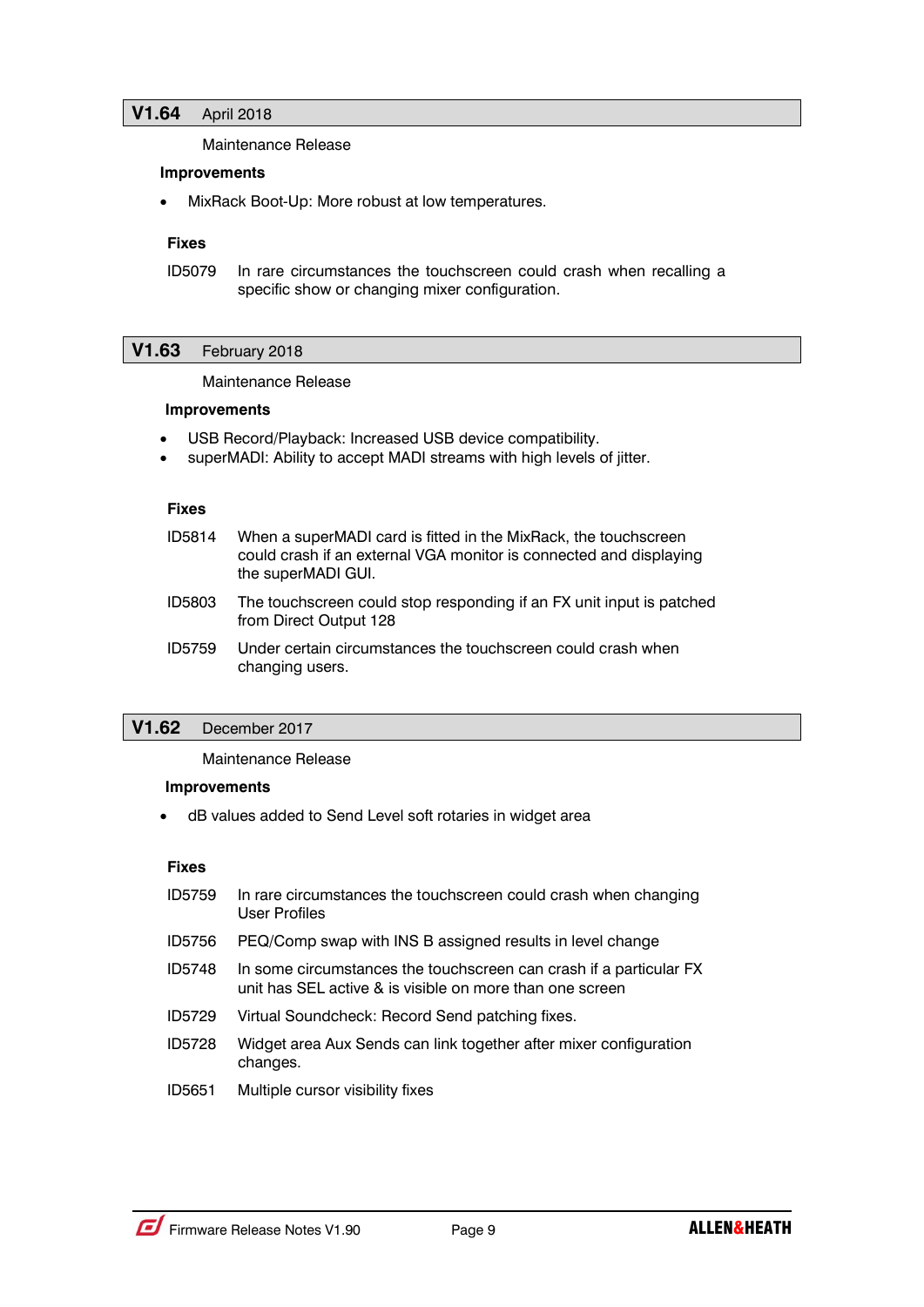# **V1.61** October 2017

Maintenance Release

### **Fixes**

| <b>ID5673</b>            | Filter, Safe and Scene Update crosspoints not visible on some Macs                                                |
|--------------------------|-------------------------------------------------------------------------------------------------------------------|
| ID5674/<br><b>ID5705</b> | DX enumeration improvements                                                                                       |
| ID5685                   | DX Link option card output patching offset                                                                        |
| ID5693                   | Adjusting Send and Send-Pan parameters on IP controller rotaries<br>could cause undesirable changes to the audio. |
| <b>ID5708</b>            | SEL MIX PAFL Scene function on a softkey recalls wrong scene                                                      |
| ID5710                   | Pressing the "USB disk full" message can cause a crash                                                            |

# **V1.60** October 2017

#### Feature Release

### **New features**

- Multi-Surface
	- o Up to 4 Surfaces can be connected to a single MixRack
	- o Gain tracking
	- o Partial show recall option (surface only)
	- o Show based "role" system with discrete scene ranges and filters
- DEEP Auto Mic Mixer (AMM)
	- o Up to 64 channels into 1,2 or 4 zones
	- o AMM soft rotaries, soft keys and widgets
- New DEEP Compressor: "Mighty"
- New DEEP Preamp: "Tube Stage"
- Support for new hardware:
	- o DM0
	- o DX Hub
	- o DX Link
	- o GPIO
	- $O$  IP1
- Cascade Mode for DX168
- Source selector and scene select for IP controllers
- Director access over internet/WAN

# **Improvements**

- Echo FX Unit noise can now be turned ON/OFF
- Recall filter copy and paste functionality added
- Scene pages GUI improved responsiveness

# **Fixes**

ID3396 gigaACE improvements.

- ID4523 Recall filter icon could display when no recall filter present.
- ID4854 In rare circumstances a Scene Update could cause a MixRack crash.
- ID5132 Network traffic could sometimes pass through Waves3 I/O module.
- ID5282 Several gigaACE improvements.
- ID5319 Un-patching an active channel from VSC breaks the GUI gain control.
- ID5401 Surface output polarity doesn't work after reboot.
- ID5469 Relative faders to main Scene updates would be treated as absolute.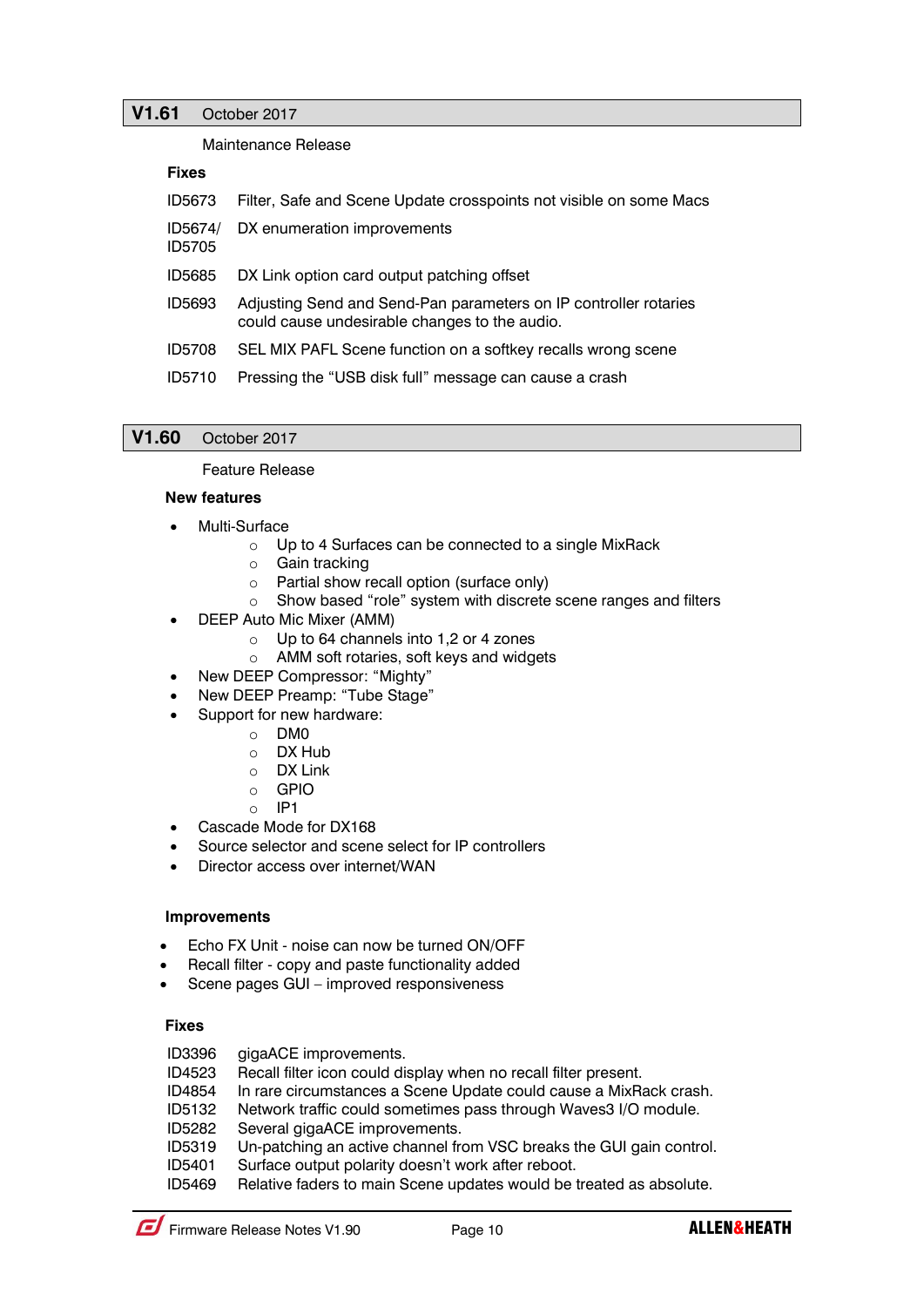# **Several other minor fixes and improvements.**

**Note:** dLive Director 1.60 for Mac requires Mac OS X 10.10 or higher.

# **V1.52** September 2017

Maintenance release

**Several fixes** – please refer to **V1.52 Release Notes** for details on fixes and improvements.

# **V1.51** August 2017

Maintenance release

### **New features**

Support for new superMADI module

**Several fixes** – please refer to **V1.51 Release Notes** for details on fixes and improvements.

# **V1.50** May 2017

Feature Release

#### **New features**

- Multiple scene system improvements:
	- o Scene import from USB & User show files
	- o Scene update: Manual and Auto Tracking modes
	- o Scene update: Absolute and Relative level modes
	- o Wider range of Update and Global Safe parameters
	- o New GUI for Update and Global Safe functions
- MIDI over TCP/IP Protocol for 3<sup>rd</sup> party control
- Mains channel strip ganging in "Individual" mode
- Support for new AES module
- Support for new DX168 Remote Expander (Cascade mode not supported in 1.50)

**Several fixes** – please refer to **V1.50 Release Notes** for details on fixes and improvements.

### **V1.42** April 2017

#### Maintenance release

### **Fixes**

ID3742 In rare circumstances a MixRack could lose connection to Surface/Director/IP **Controllers**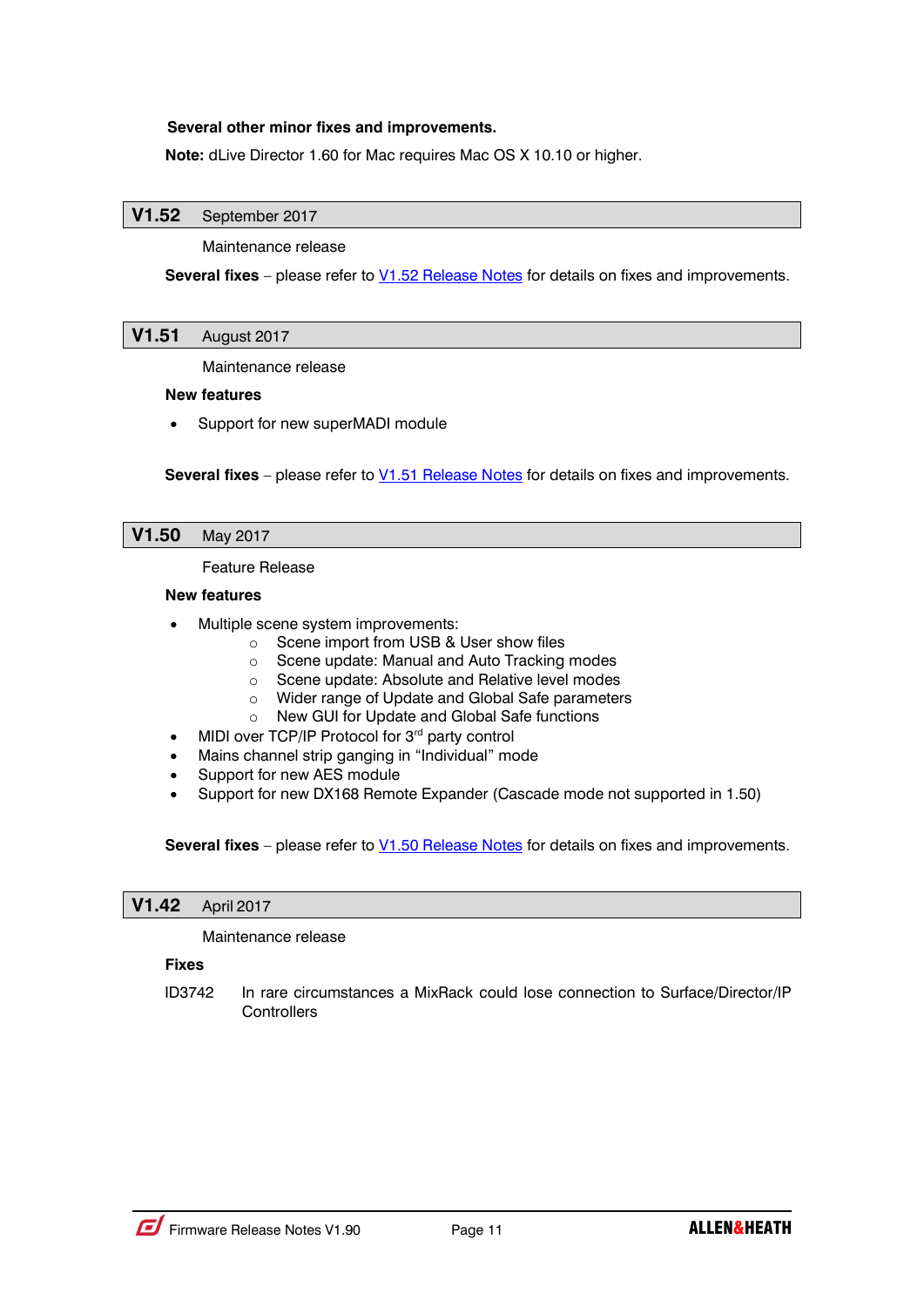#### Maintenance release

### **Improvements**

- Addition of a 3-band mode to the Dyn8 multiband compressor.
- Per band In/Out buttons in the Dyn8 multiband compressor now fully bypass the multiband processing, thus avoiding phase distortion.
- Improvements to system responsiveness and management of network traffic.

**Several fixes** – please refer to **V1.41 Release Notes** for details on fixes, improvements and known issues

### **V1.40** January 2017

Feature release

#### **New features**

- Virtual Soundcheck mode
- DCA spills
- Dyn8 insert-able dynamic engine
- DEEP Processing Peak Limiter 76
- Multistage ducking
- Dimension Chorus effect
- 3<sup>rd</sup> screen view on VGA output
- Support of dLive C Class products and fibreACE audio networking card

**Several other improvements and fixes** – please refer to **V1.40 Release Notes** for details on fixes and improvements.

### **V1.31** September 2016

Maintenance release

**Several fixes** – please refer to [V1.31 Release Notes](http://www.allen-heath.com/media/dLive-Release-Notes-V1.31.pdf) for details on fixes and improvements.

# **V1.30** July 2016

Feature release

### **New features**

- Support for IP6 and IP8 Remote Controllers
- Support for Waves V3 and gigaACE audio networking cards
- MixRack and Surface Network settings are now available in Director when in online mode

**Several fixes** – please refer to [V1.30 Release Notes](http://www.allen-heath.com/media/dLive-Release-Notes-V1.30.pdf) for details on fixes and improvements.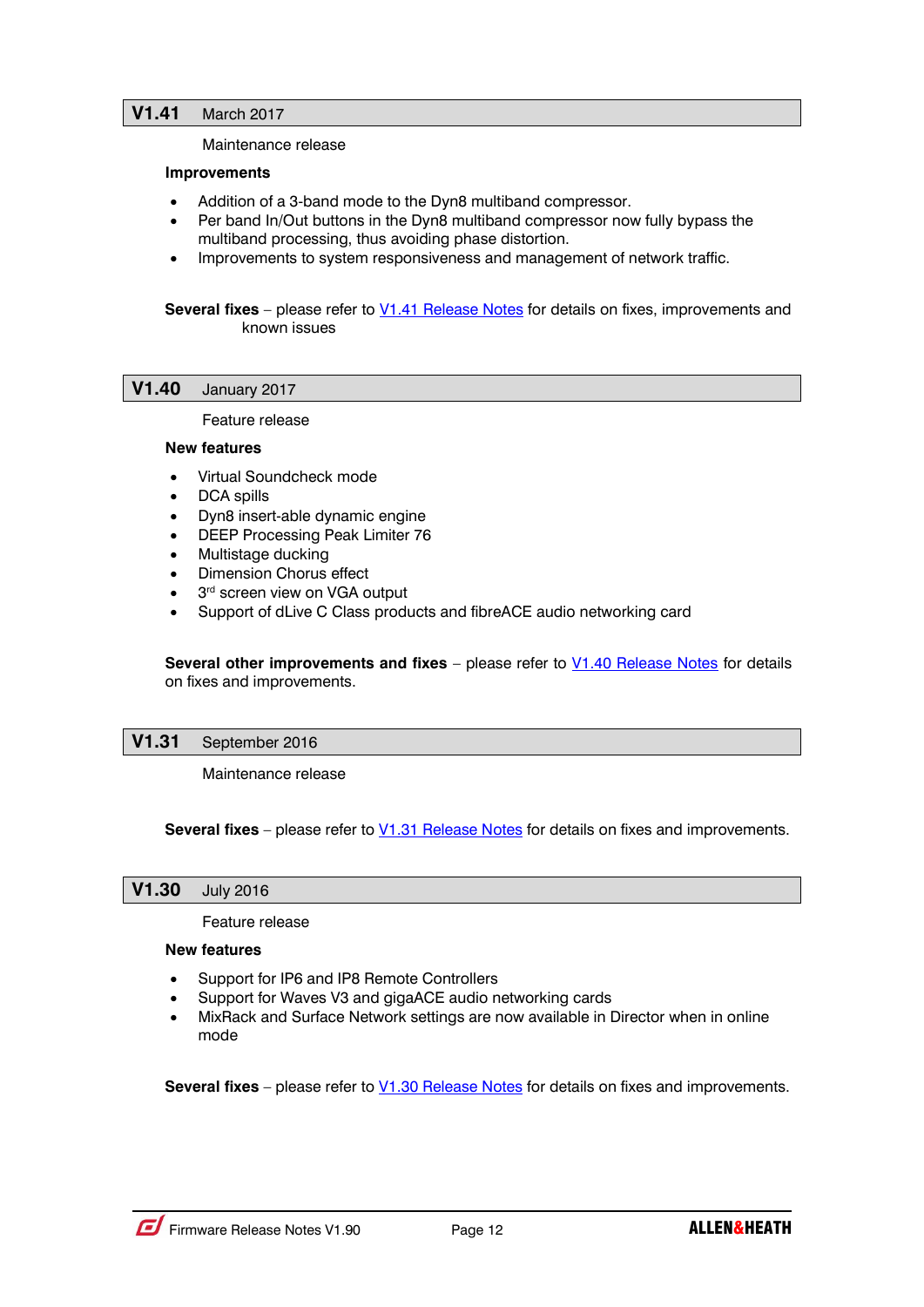# **V1.21** June 2016

Maintenance release

**Several fixes** – please refer to **V1.21 Release Notes** for details on fixes and improvements.

### **V1.20** June 2016

Feature release

#### **New features**

- dLive Director software for Mac and Windows
- Dual-Stage Valve Preamp
- 5.1 Main mode
- 8 Mute Groups
- User defined meter ballistics and Peak Hold
- Multi PAFL Bus

**Several other improvements and fixes** – please refer to **V1.20 Release Notes** for details on fixes and improvements.

### **V1.11** March 2016

Maintenance release

**Several fixes** – please refer to [V1.11 Release Notes](http://www.allen-heath.com/media/dLive-Release-Notes-V1.11.pdf) for details on fixes and improvements.

### **V1.10** January 2016

Feature release

### **New features**

- **DX32 support** Up to 3 DX32 modular I/O expanders can be connected to a dLive system.
- **ME-1 names and stereo links** Channel names and stereo links are now communicated over the Monitor port to connected ME-U and / or ME-1 units.
- I/O Port **card discovery and settings** Cards fitted to the I/O Ports are now listed on the relevant screens and their options displayed.

**Several fixes** – please refer to **V1.10 Release Notes** for details on fixes and improvements.

### **V1.03** December 2015

Maintenance release

**Several fixes** – please refer to [V1.03 Release Notes](http://www.allen-heath.com/media/dLive-Release-Notes-V1.03.pdf) for details on issues fixed.